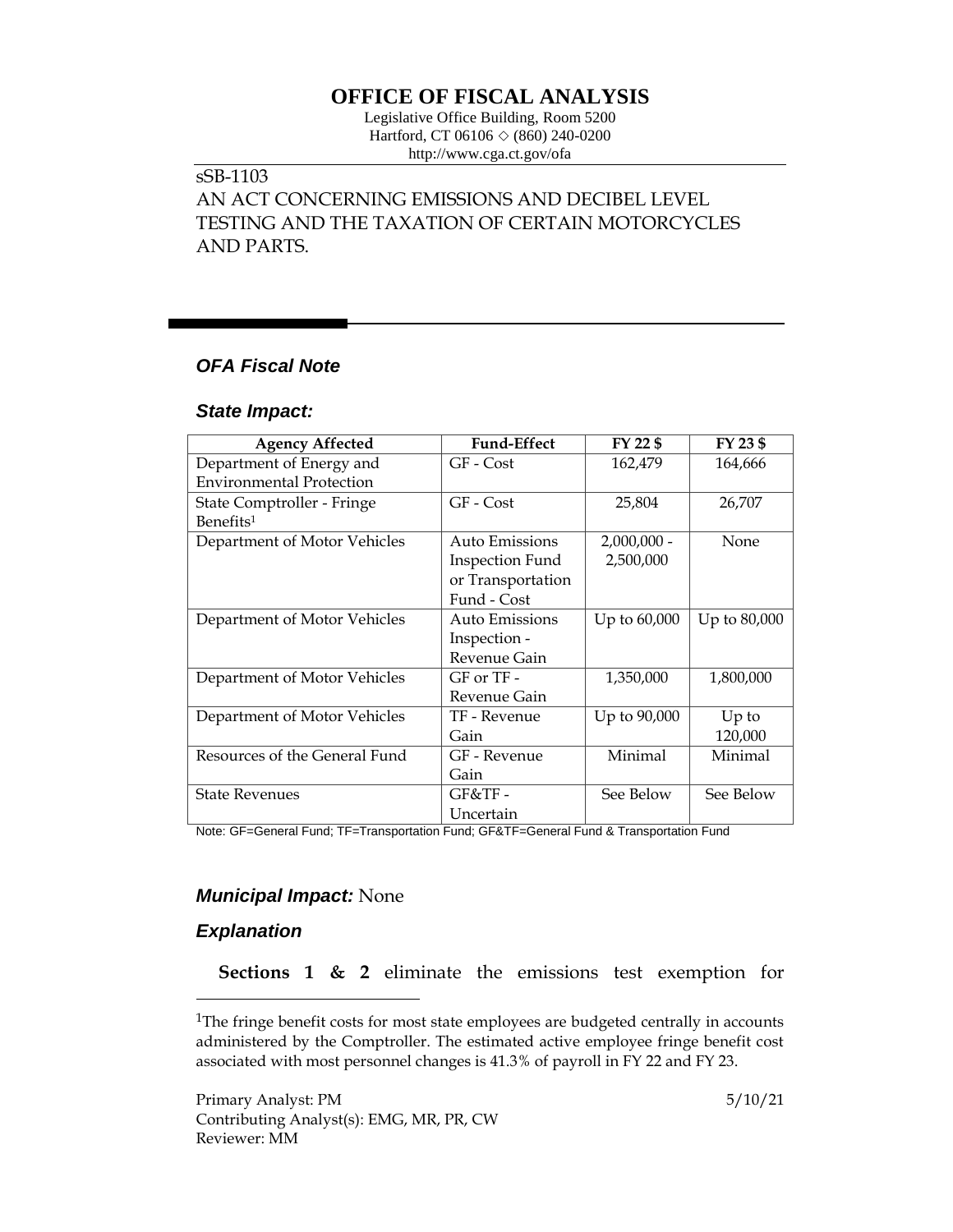motorcycles and establish a new noise inspection test for all motor vehicles that are subject to emissions inspection. These sections result in both upfront costs for the Department of Energy and Environmental Protection (DEEP) and the Department of Motor Vehicles (DMV) to establish the program as well as ongoing inspection and late fee revenue, as described below.

The bill requires DEEP to provide specific technical information to DMV on 1) motorcycle emission control features and equipment and 2) motor vehicle noise inspections, resulting in costs of up to \$100,000 in both FY 22 and FY 23 for a consultant and costs of \$88,283 in FY 22 and \$91,373 in FY 23 for one new Environmental Analyst (inclusive of fringe benefits). These costs are based on similar consultant services provided to DEEP for noise impact assessments as well as on the requirement to furnish technical standards for testing motorcycle emissions because, unlike for light-duty vehicles, federal government regulations do not provide these standards for motorcycles.

The bill results in a cost to DMV of between \$2,000,000 and \$2,500,000 in FY 22 to purchase the requisite decibel testing equipment and to modify the department's information technology systems. It is uncertain whether these costs would be funded through the Auto Emissions Inspection Fund (emissions test revenue) or the STF (DMV's primary funding source).

The bill permits DMV to establish two new fees, including 1) a fee of up to \$20 for each motorcycle emissions test, resulting in a revenue gain of up to \$60,000 in FY 22 and \$80,000 in FY 23 for the Auto Emissions Inspections Fund and 2) an additional fee of up to \$20 for each noise inspection, resulting in a revenue gain of approximately \$1,350,000 in FY 22 and \$1,800,000 in FY 23.2 The bill does not specify the fund where the noise inspection fee would be deposited.

The bill also requires DMV to assess a \$20 fee for late motorcycle

 $\overline{a}$ 

<sup>2</sup> Most of the current \$20 emissions fee is retained by DMV's emissions contractor to cover costs of the program. The estimates shown here reflect DMV's share of the fee and is based on registration and emissions data provided by the department.